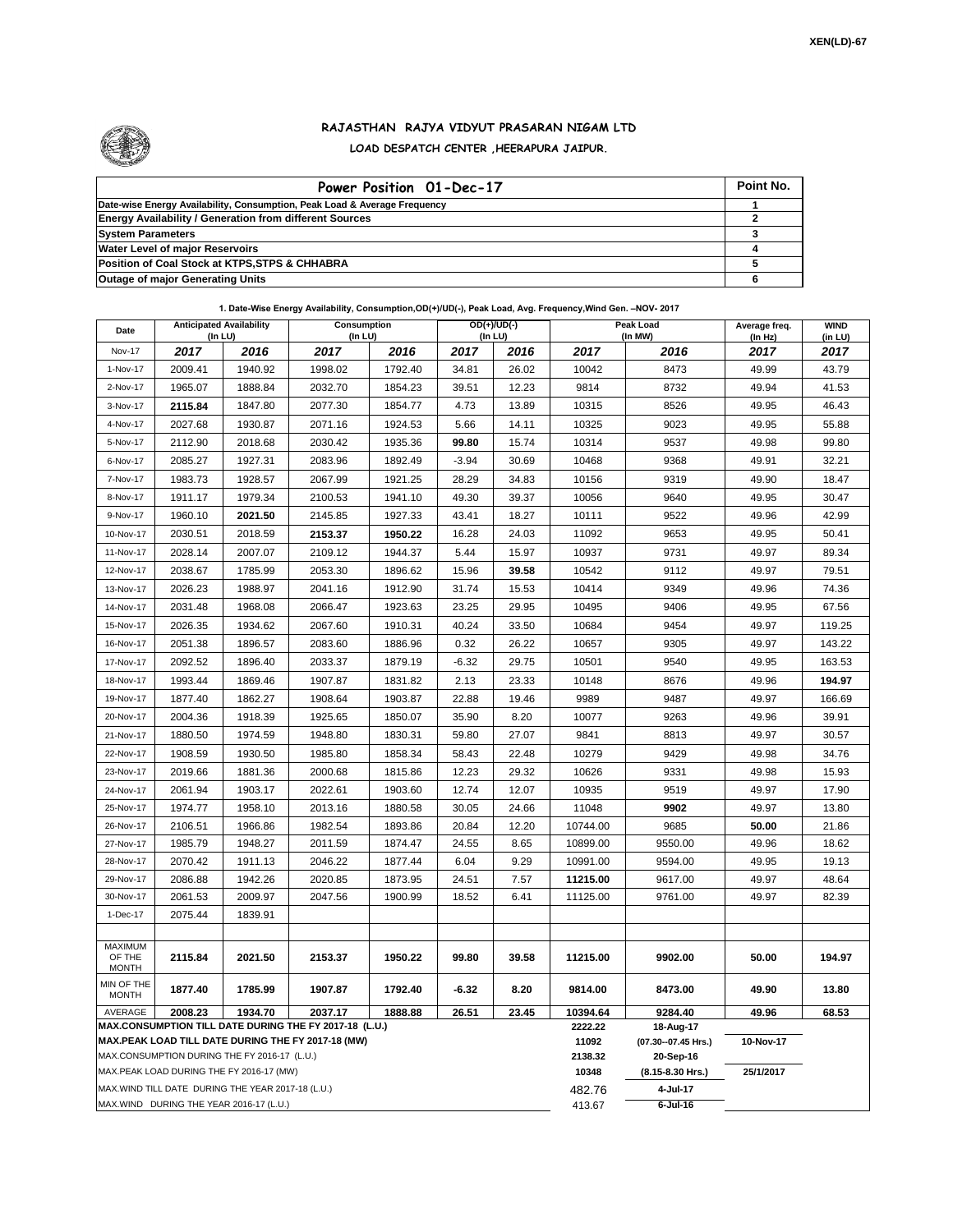## **2.Anticipated Availability/Generation From Different Sources**

|                | (In LU)                                                      |                 |                     |                 |
|----------------|--------------------------------------------------------------|-----------------|---------------------|-----------------|
| S.No.          | Sources Available to Rajasthan / Installed                   | Prior           | Prior               | Actual          |
|                | Capacity as on 30.09.2016                                    | assessment of I | assessment of       | Energy          |
|                | (In MW)                                                      | Avail. For next | Avail.              | Received        |
|                |                                                              | Dav             |                     |                 |
| 1              | KTPS (1240/1240)                                             | 220.00          | 30-Nov-17<br>220.00 | 215.59          |
| $\overline{2}$ | STPS (1500/1500)                                             | 324.00          | 324.00              | 267.17          |
| 3              | DHOLPUR GAS CCPP (330/330)                                   | 0.00            | 0.00                | 34.01           |
| 4              | RAMGARH (273.5/273.5)                                        | 44.00           | 44.00               | 43.33           |
| 5              | RAPP-A(200/200)                                              | 42.00           | 42.00               | 42.60           |
| 6              | MAHI (140/140)                                               | 0.00            | 0.00                | 7.64            |
| 7<br>8         | CHAMBAL (RPS+JS) (135.5/271)<br>GIRAL LIGNITE (250/250)      | 38.62<br>0.00   | 38.62<br>0.00       | 35.64<br>0.00   |
| 9              | CHHABRA TPS 1000/1000)                                       | 216.00          | 216.00              | 210.04          |
| 10             | ADANI (TPS) + KALISINDH (TPS)                                | 131.43          | 131.43              | 130.00          |
|                | (1200+1200/1320+1200)                                        |                 |                     |                 |
| 11             | WIND FARM (3980.40/4119.15)                                  | 71.00           | 71.00               | 82.39           |
| 12             | SOLAR POWER(737.70/1295.70)<br>CAPTIVE POWER PLANTS          | 0.00<br>0.00    | 0.00<br>0.00        | 0.00<br>0.00    |
| 13<br>14       | REGIONAL (INTRA STATE) O.A. (VLTPS)                          | 0.00            | 0.00                | 0.00            |
| 15             | <b>OPEN ACCESS</b>                                           | 21.41           | 26.89               | 26.89           |
| 16             | BIOMASS - (101.95/119.25)                                    | 7.00            | 7.00                | 5.49            |
| 17             | BARSINGHSAR LTPS(250/250)                                    | 54.00           | 54.00               | 53.28           |
| 18             | RAJWEST (1080/1080)                                          | 201.00          | 201.00              | 185.52          |
|                | <b>TOTAL (A): 1-18</b>                                       | 1370.46         | 1375.94             | 1339.59         |
| 19             | <b>BBMB COMPLEX</b><br>a) BHAKRA(230.79/1516.3)              | 25.10           | 24.07               | 25.23           |
|                | b) DEHAR (198/990)                                           | 6.92            | 6.44                | 6.84            |
|                | c) PONG (231.66/396)                                         | 29.36           | 30.34               | 29.48           |
|                | TOTAL: a TO c                                                | 61.38           | 60.85               | 61.55           |
| 20             | <b>CENTRAL STATIONS</b>                                      |                 |                     |                 |
|                | d) SINGRAULI (300/2000)                                      | 57.78           | 56.01               | 56.01           |
|                | e) RIHAND<br>(310.24/3000)                                   | 123.23          | 123.26              | 123.26          |
|                | f) UNCHAHAR-I(20/420)<br>g) UNCHAHAR-II& III(61/630)         | 5.74<br>15.31   | 6.44<br>15.59       | 9.43<br>16.93   |
|                | h) INDIRA GANDHI STPS(JHAJHAR) 0.00/1500)                    | 0.00            | 0.00                | 0.00            |
|                | i) NCTPS DADRI St-II (43.22/980) + DADRI-TH                  | 16.14           | 15.98               | 14.33           |
|                | j) DADRI GAS (77/830)                                        | 3.55            | 4.07                | 5.17            |
|                | (83.07/419)<br>k) ANTA                                       | 0.00            | 0.00                | 0.00            |
|                | I) AURAIYA<br>(61.03/663)<br>m) NAPP<br>(44/440)             | 0.00<br>10.73   | 0.00<br>9.82        | 0.00<br>9.82    |
|                | n) RAPP-B<br>(125/440)                                       | 34.44           | 34.44               | 34.44           |
|                | o) RAPP-C<br>(88/440)                                        | 19.62           | 19.62               | 19.62           |
|                | p) SALAL<br>(20.36/690)                                      | 0.84            | 0.83                | 0.72            |
|                | q) URI<br>(70.37/720)                                        | 2.95            | 2.96                | 3.17            |
|                | r) TANAKPUR (10.86/94)                                       | 0.57            | 0.58                | 0.58            |
|                | s) CHAMERA - (105.84/540)<br>t) CHAMERA-II (29.01/300)       | 3.14<br>1.16    | 3.14<br>1.16        | 3.14<br>1.18    |
|                | u) CHAMERA-III (25.21/231)                                   | 0.76            | 0.76                | 0.97            |
|                | v) DHAULIGANGA (27/280)                                      | 1.22            | 1.22                | 1.22            |
|                | w) DULHASTI (42.42/390)                                      | 3.48            | 3.48                | 3.48            |
|                | x) SEWA (13/120)                                             | 0.26            | 0.30                | 0.30            |
|                | y) NJPC (112.00/1500)+RAMPUR(31.808/412.02)                  | 8.18            | 8.08                | 8.08            |
|                | z) TEHRI (75/1000)                                           | 4.87            | 4.87                | 4.70            |
|                | aa) KOTESHWR (33.44/400) + PARBATI3 (56.73/520)<br>ab) TALA  | 5.47            | 5.58                | 5.58            |
|                | ac) MUNDRA UMPP (380/4000)                                   | 0.65<br>65.36   | 0.68<br>68.40       | 0.68<br>68.40   |
|                | ad) SASAN (372/3960)                                         | 85.37           | 83.59               | 83.59           |
|                | ae) FRKKA+KHLGN+TLCHR (70.18/3940)                           | 23.48           | 26.89               | 26.41           |
|                | af) URS POWER(DADRITH-I)                                     | 0.00            | 0.00                | 0.00            |
|                | TOTAL SCHEDULE(a TO af)                                      | 555.67          | 558.62              | 562.75          |
|                | LOSSES                                                       | $-36.87$        | $-36.96$            | $-37.23$        |
| 21             | NET SCHEDULED<br>BILATERAL (REG.) EXCL. BANKING              | 518.80<br>4.63  | 521.66<br>4.63      | 525.52<br>4.63  |
| 22             | BANKING                                                      | 18.45           | 15.86               | 15.86           |
| 23             | BILATERAL(INTER-REG.). EXCLUDING (ISOA &                     | 128.03          | 124.90              | 123.25          |
|                | BANKING)                                                     |                 |                     |                 |
| 24             | INTER STATE OPEN ACCESS (BILATERAL+IEX)                      | $-21.41$        | $-26.89$            | $-26.89$        |
|                |                                                              |                 |                     |                 |
| 25             | <b>INDIAN ENERGY EXCHANGE</b><br><b>TOTAL(B): (19 TO 25)</b> | 56.49<br>704.98 | 47.09<br>685.59     | 47.09<br>689.45 |
|                | TOTAL GENERATION (A +B) : 1 TO 25                            |                 |                     | 2029.05         |
|                | OVER DRAWAL (+)/UNDER DRAWAL (-)                             |                 |                     | 18.52           |
|                | <b>GRAND TOTAL</b>                                           | 2075.44         | 2061.53             | 2047.57         |
|                | <b>LAST YEAR</b>                                             | 1839.91         | 2009.97             | 1900.99         |